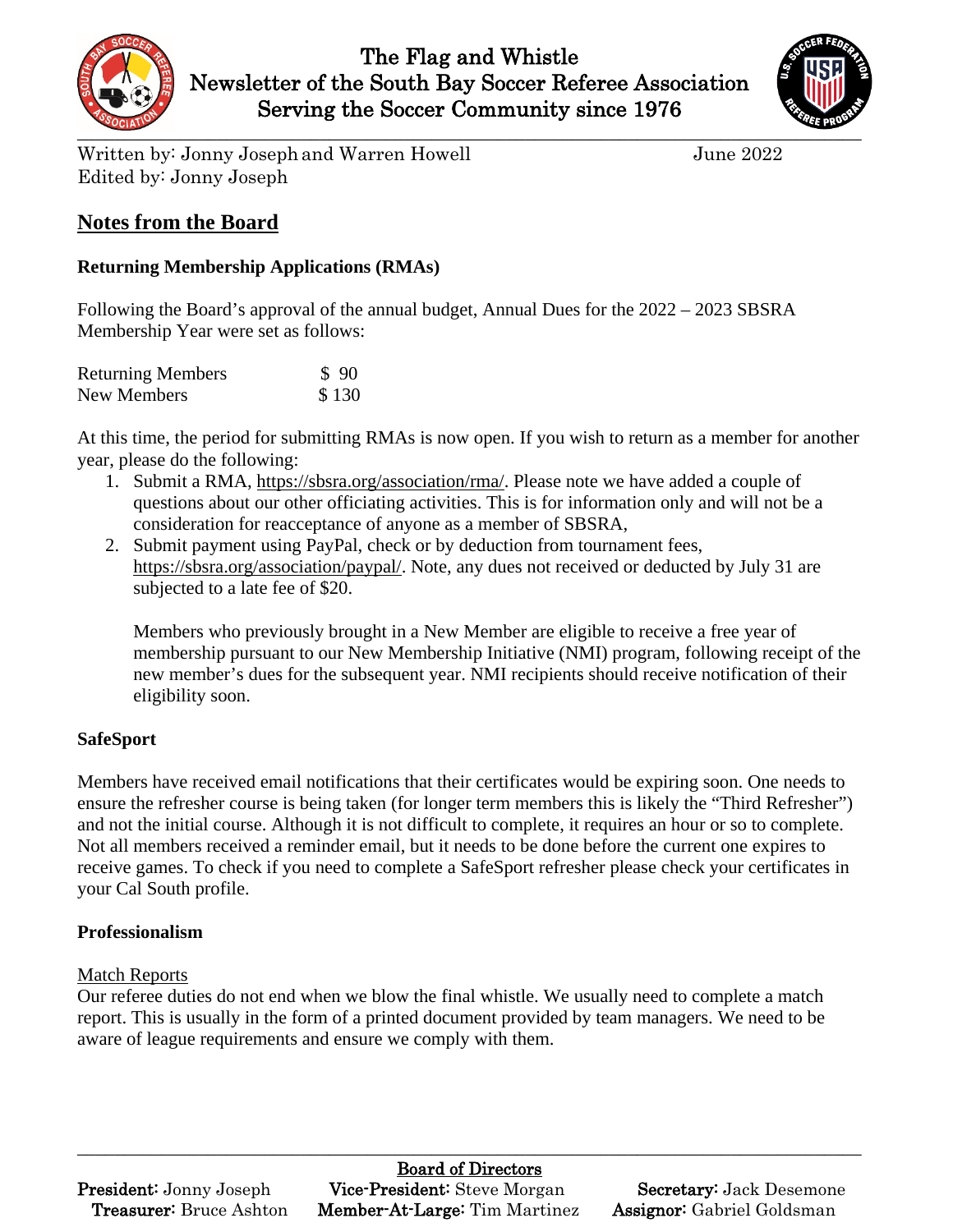In particular:

- 1. For all ZogSports games, submit scores by email within 24 hours **to the assignor**, **i**ncluding date, field, game times and team names in your email. This is still needed even if there is a Zog staff member at the field
- 2. For all SBPSL games, complete the Line-Up Cards with match result, misconduct, and all other information requested. Ensure the names and jersey numbers of carded players are legible. Retain the SBPSL ID card of all players and Managers sent off. Submit completed Line-Up Cards by email on the same day as the game **to the assignor** by attaching a scan (in PDF format, preferably) or a picture of the report to your email.

For more details about the completion of any match reports and the reporting requirements for all of our leagues, please visit our competitions page at https://sbsra.org/competitions.

#### Availability and Blocks

All members have an obligation to minimize the number of times we decline games after we are assigned. As independent contractors, we all are entitled to accept assignments wherever we can get them. However, in fairness to all assignors; Gabriel and Veto here, and others elsewhere, we are all requested to block the days that we are unavailable to the applicable assignor(s) ahead of time. Choosing who we want to work for on specific days is perfectly fine, waiting to see which games you are assigned and then declining the less favorable ones is simply not acceptable. The extra work it creates for the assignor, is more than most of us can imagine. **Please block ahead of time!**

#### **Futsal**

Our Futsal Officiating has gotten off to a great start at the LA Galaxy Sports Center Futsal league with approximately 30 games per week. Youth and Adult games take place Monday – Friday, mostly 4:00 – 7:00 (Youth) and 8:00 – 10:00 (Adult) each day on multiple courts. We trained more than 50 referees in April and if there is sufficient interest, we may offer training for additional referees later this year. For more information, please visit https://sbsra.org/competitions/futsal/.

As previously communicated, members are required to be available and to officiate other mid-week games to be assigned Futsal games, which are amongst our most generously paid games.

#### **New Ratings System**

Observations/Evaluations are underway! We have begun to implement the new system and a number of referees have already been observed. Our Vice President, who is responsible for the Ratings of Members, will be reporting on progress and the results of the evaluations, in a general way, not of individual members, at our monthly General Membership Meeting.

As with any new system, we have had some challenges but we are continuing to work on this to create an effective and transparent system.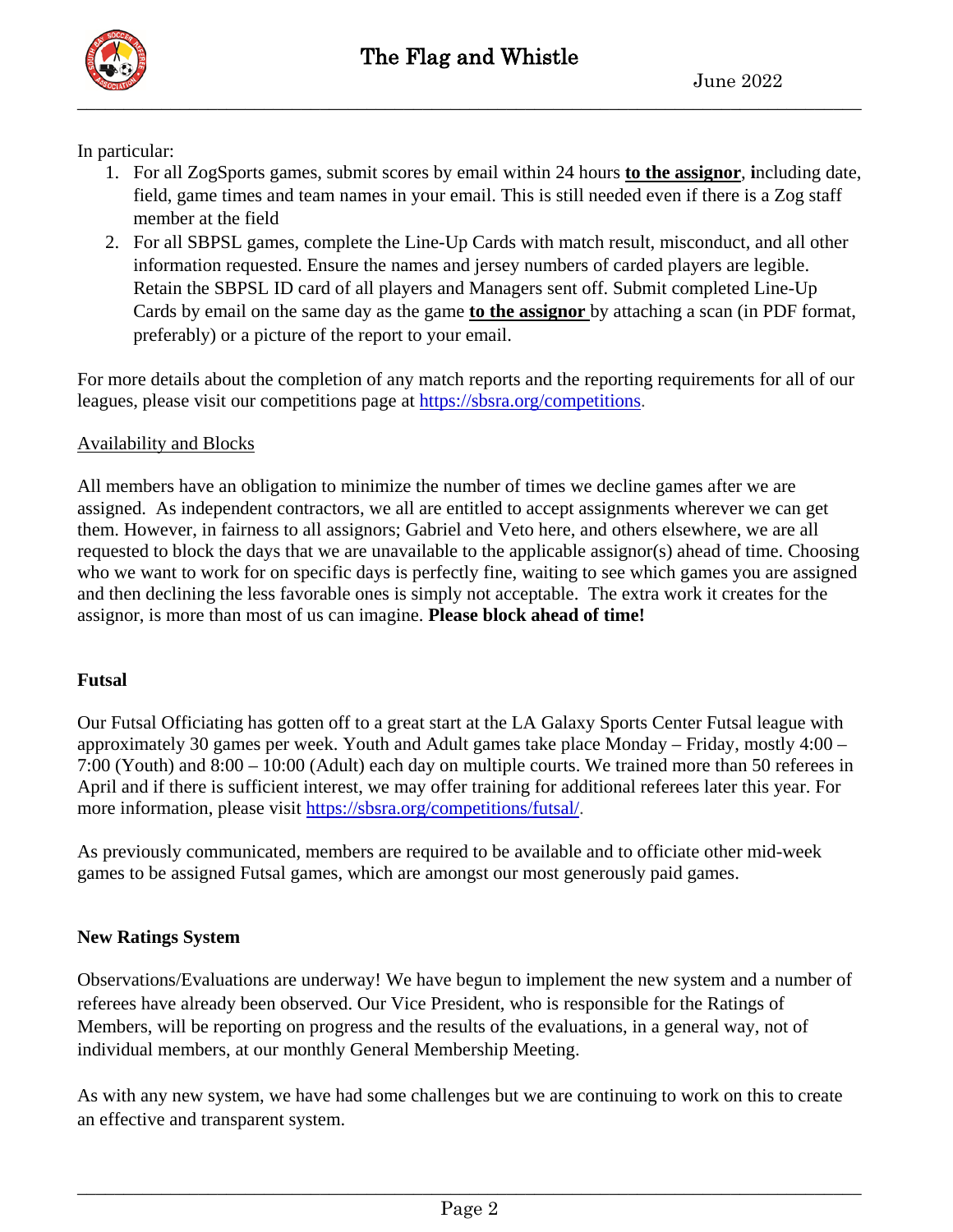

#### **Training Opportunities**

The following training opportunities are coming up and all members are encouraged to attend as many of them as we are able to do: CORE Training at North High Dark for June due to the Youth Regional Tournament

Please sign up any time for future courses, at no cost, at **<https://cysa.affinitysoccer.com/eventmanager/public/calendarlist.asp?calguid=&eventtab=current>**

What is CORE?

Center of Referee Education (CORE) is a program established by Cal South State Referee Committee (SRC). It is open to all USSF certified referees. It consists of physical trainings & lectured meetings for referees who are looking to be at some point be at the elite level of Cal South.

Emphasis is placed on both physical fitness and classroom instruction. Referees attending this event are expected to come prepared with material for physical fitness (i.e.: tennis shoes, whistle, cards, flags) as well as material for classroom (i.e.: FIFA Laws of the Game, Guide to Procedures, paper and pen).

While these trainings are for referee self-development, please note that Regional or Grassroots Elite certification or recertification require referees to attend at least 5 CORE trainings per year. The same requirement applies to instructors and assessors.

New Referee Training at North High

Do you want a year's free membership of SBSRA? Do you know of anyone who wants to be a referee?

Please let them know of the next opportunity to attend Cal South's next New Referee Training in July at North High School at the same time as the CORE training.

Ensure they include your name on their SBSRA New Member Application, <https://sbsra.org/association/nma/> so you can benefit from our NMI program.

#### Cal South Monthly In-Service Webinar

Date: Wednesday, June 15 Time: 7:00pm – 8:30pm Guest Speaker: **Esse Baharmast, FIFA World Cup and Olympic Referee, Instructor, and Assessor** Topic: *Mastering Handball Offense*

#### **CLICK HERE TO REGISTER FOR THESE [WEBINARS](https://calsouth.com/referee-educational-webinars/)**

Please be reminded that after viewing the presentation, live or recorded, one must take the Review (Quiz) to receive In-Service Training credit.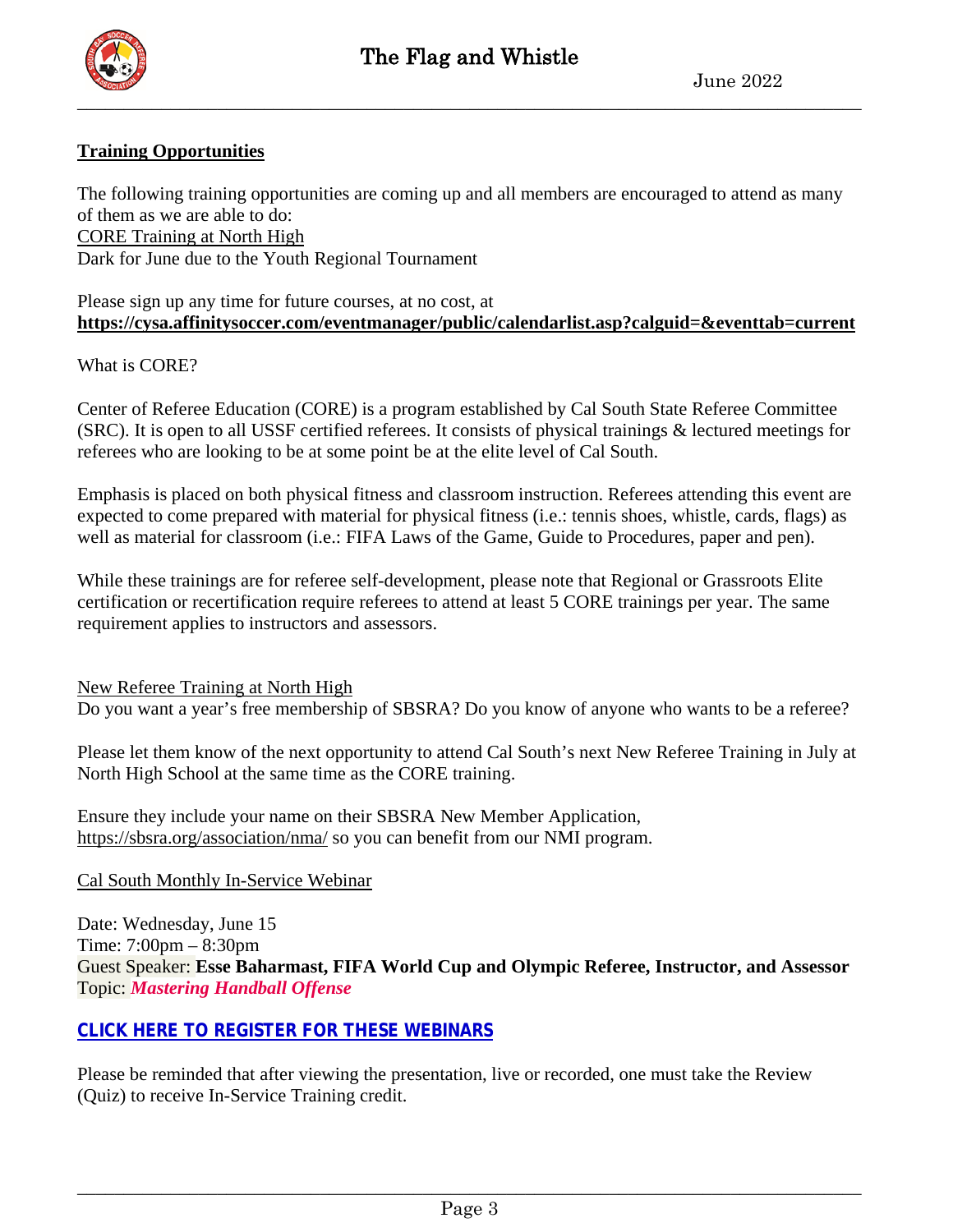

#### New SBSRA Member Training

Tuesday, July 26, 2022 6: 23pm (1:10 hour before monthly membership meeting)

This training is required for all new SBSRA members to become full members of our association. All referees, new and with prior referee experience are required to attend so we can share all the details of how to maximize your enjoyment and experience as a referee in **our organization**.

#### **Annual General Meeting**

The AGM will take place on Tuesday, June 28, 2022, starting at 7:03 pm. We have tentatively reserved Tortugo Brewing Company in Inglewood (thank you for the recommendation Rak Kapoor) and the Chicken King Food Truck, to be confirmed shortly.

We look forward to seeing you there!

Please be reminded that this is an important meeting as Members-in-Good-Standing get to vote for 3 Board Positions and proposed Bylaws Amendments:

#### Board Elections

Every year, we have multiple Board Positions up for election. This year there are three positions we will be voting on:

- a) President,
- b) Secretary
- c) Member at Large

Each position requires a certain level of diligence and continuing time investment to be effective throughout the two-year term. The time demands are different for each position and vary from time to time but greatly exceeds the time needed to attend the 2 monthly meetings – Board and General Membership. We have a relatively small board and each member must be a fully contributing one for our Association to run effectively and efficiently. Board Members may not be a member of another Cal South approved referee association while serving as a Board Member of SBSRA.

For detailed information about the duties of each of these candidates, please refer to the May 2022 Flag & Whistle.

Candidates for the 3 Board of Directors' positions up for election this year and their candidate statements are as follows:

#### **President**

#### Jonny Joseph

Whew, what a two year period it has been since you showed your faith in me to lead us!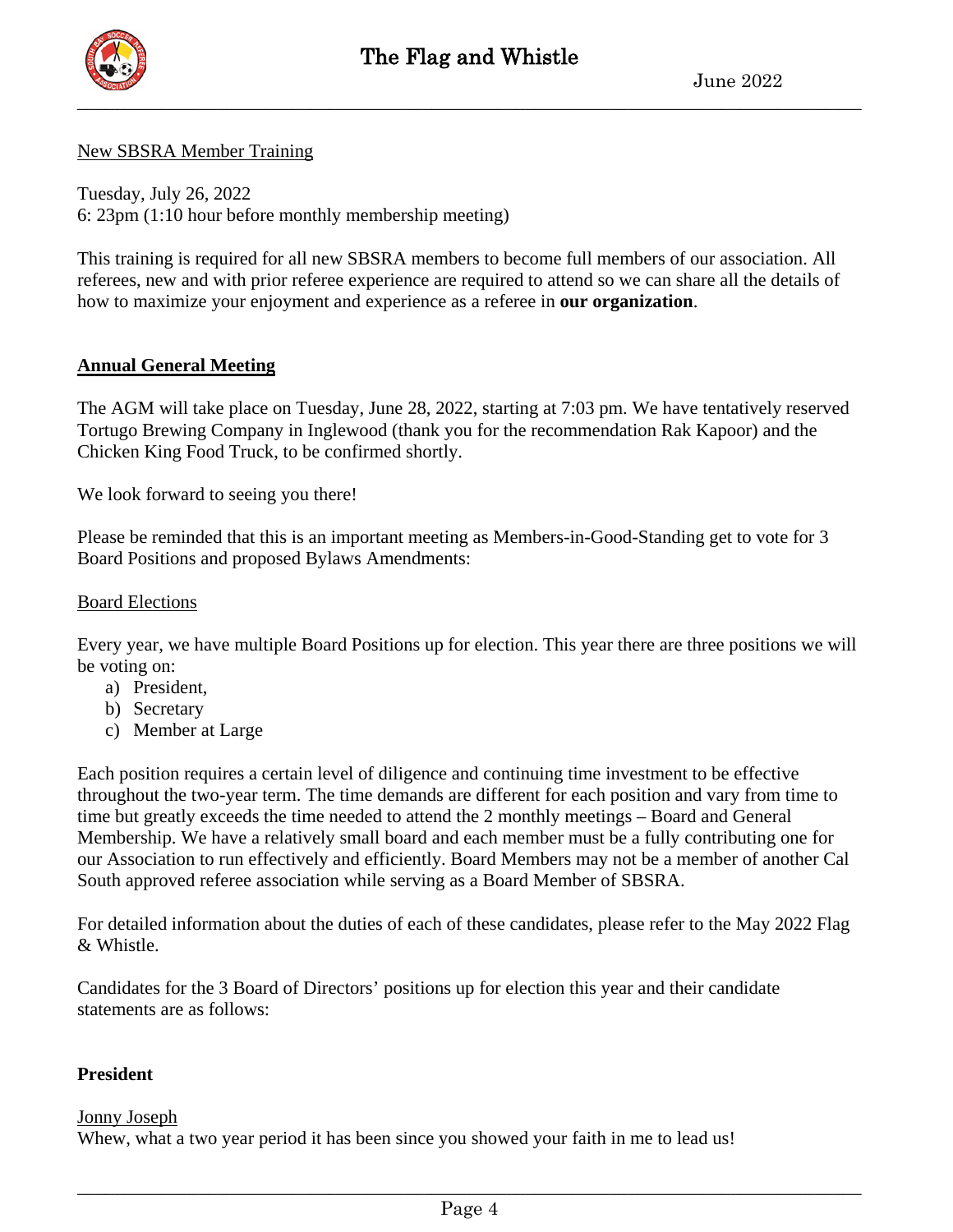

In July 2020 we were on hiatus due to the Covid-19 Pandemic. In late March 2021, restrictions were lifted by various parties and we sprung back into action. At that time, our membership that was included on the Cal South was just 88, approximately 40% of our pre-Pandemic numbers. This created a huge challenge for our Assignors who rose to the occasion and provided the referees needed for players to play.

As an Association, we can be proud of our many accomplishments during these two years, including:

- ∗ Almost 7,500 games officiated,
- ∗ Membership Count included in Cal South's ROL at the time of writing this of 122, approximately 80% of our pre-Pandemic number, compared to Cal South's approximately 55%,
- ∗ Recruitment of 37 new referees for our association,
- ∗ Negotiation of significant increases in referee fees for returning and new customers,
- ∗ Addition of the following new customers:
	- o South Bay Sports Adult 11v11 and 7v7 leagues,
	- o Manchester United Tournament,
	- o DPL and NPL Teams,
	- o California Regional League (CRL),
	- o Seazons Sports,
	- o Torrance Unified School District Middle Schools League,
	- o Los Angeles Galaxy Futsal Adult and Youth,
- ∗ Implementation of new Membership Rating System,
- ∗ Varied guests for presentations at our Monthly Membership Meetings,
- ∗ Sound financial position after providing relief to our Membership by suspending annual dues for the 2020-2021 Membership Year,
- ∗ Reducing Annual Dues to \$90, from prior dues of \$120, per membership year.

I look forward to the opportunity to build on these accomplishments and grow our Association for the benefit of all of our members and our local soccer community.

I would appreciate your support and vote to continue doing so.

#### **Secretary**

#### Kiku Annon

Aloha, I am Kiku Annon and I am running for the position of Secretary of our South Bay Soccer Referee Association. As a referee, I actually behave counter to my natural reticence as a hard core introvert. However, years of presenting my work before large groups while also learning the craft of refereeing has brought me to this. Even MORE counter to my innate reluctance to stand out, I am doing this. I believe that my many (many) years in this association will benefit our group and I also believe some diversity on the Board could help. By that, of course, I mean someone with a full head of hair. I figured since I was a minority in the association why not at least be a larger percentage minority. If elected, I will be 20% of the Board.

I would be honored to serve our association and if you have any questions or concerns, feel free to contact me via email or text. Mahalo for your time.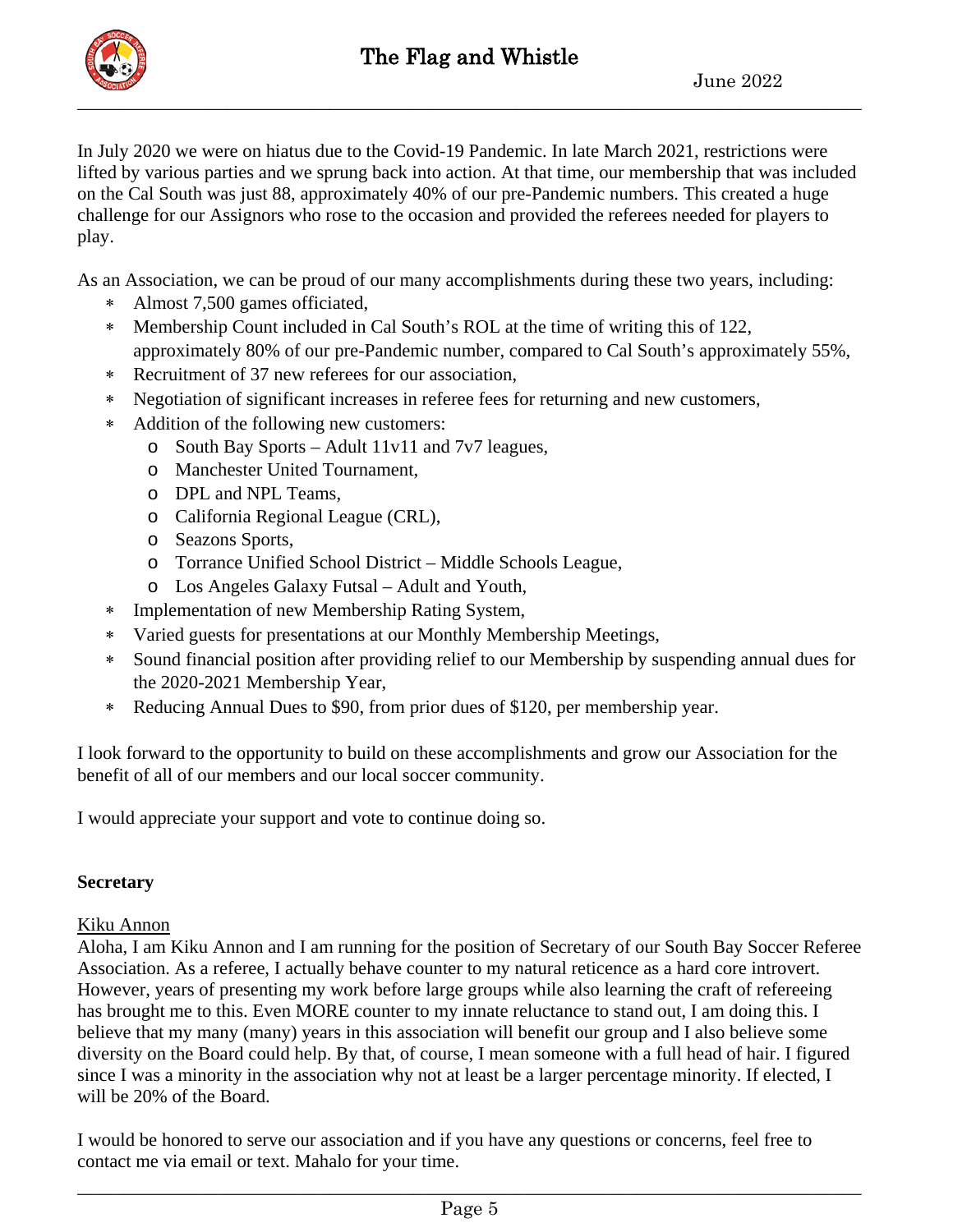

## Warren Howell

For those of you who do not know me, I have been a Member of the Association since 1999. I have served on the Board for about 14 years in various capacities, the last 5 years of that time as President, and have refereed over 3500 games so far.

It is critical that SBSRA remains flexible and responsive to the changing times and the evolution of the soccer world in Southern California, in order to stay current and even lead the way. One thing that has not changed much is the basic mission of the Association, which is to procure plenty of the type of soccer matches that each of our Member referees want to officiate. To do this, the Members hire the Board to get the job done, and to handle the boring administrative stuff that no one is interested in.

I would be honored to help out and serve as Secretary.

Warren Howell

#### **Member-At-Large**

Stephen Resnick Colleagues,

I am running to become Member-at-Large so I can help our association continue as the most respected referee association in Southern California.

In addition to my many years as a member, I have volunteered to help when I saw a need, which includes leading an ad hoc committee in a complete revision of the by-laws.

My past officiating activities included a position as treasurer of a referee association (no longer active). I have also officiated college (with assignments in the NCAA tournament), and high school. Currently, I continue to volunteer for AYSO.

Some of my additional background information includes experience as a Community Leader. I am president of my homeowners association, elected to the Westwood Neighborhood Council, and on the board of other community organizations.

I have every confidence that I can make a positive impact on our association.

Thank you.

Stephen Resnick

#### Proposed Bylaws Amendments

Bylaws Amendments – The following proposed amendments were submitted in writing to the Board prior to the May General Membership Meeting, as provided for in the bylaws, and were discussed at that meeting: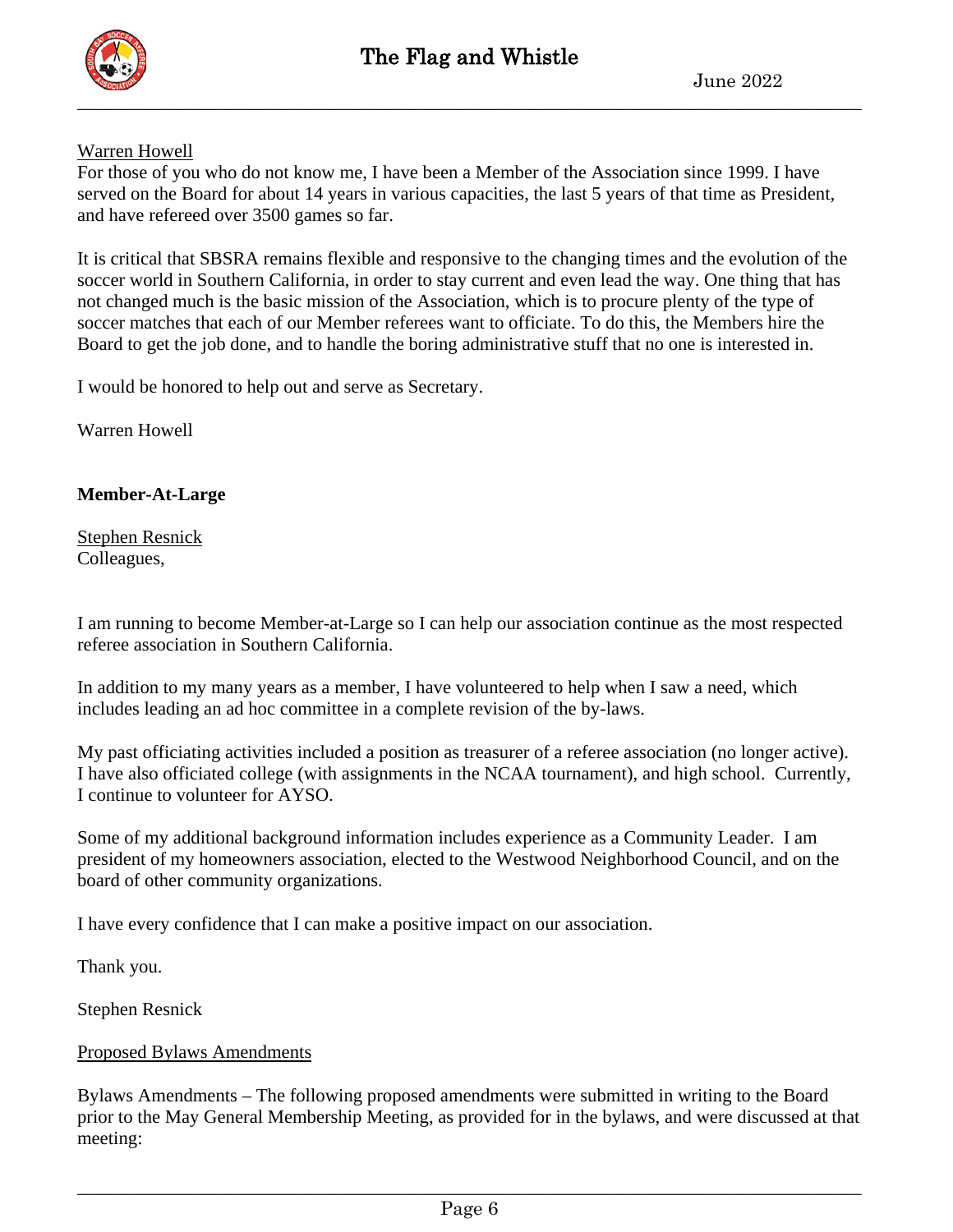

#### **1) Assigning** (Proposer: Michael Hinz)

**Reason for change:** This proposal addresses both the issues with the lack of Referees available to cover matches and the fact that Soccer Referee fees are to low.

#### **Current Language:** None**.**

**Proposed Language:** Whenever a SBSRA Assignor has to turn back matches to leagues or tournaments etc. because there is not enough Referees to cover all the matches, the Assignor will turn back matches based on the Referee fees as follows. With all things approximately equal, travel distance, match age level, etc., the Assignor will turnback the matches which pay a lower rate before turning back matches which pay at a higher rate. This also means the Assignor will accept additional matches if the fees are higher than the fees of other matches. If the Assignor has to turn back matches because they were received to late to be properly assigned, those match turn backs are exempt form this requirement.

#### **2) Finances** (Proposer: Michael Hinz)

**Reason for change**: This proposal addresses the fact that SBSRA is a 501(c)(4) Non-Profit but it is operating with a "profit" that has resulted in it now having "cash on hand" of ~\$22,000 as of end of the 2021-2022 year) after paying for all Association expenditures. Since all Association expenses are paid for by the yearly Membership dues, the Association does not need nor should it have excessive "cash on hand." (Note: the \$22,000 figure is based on the latest 2022 financial reports available to the membership) With 150 members paying \$100 in membership dues the Association has an operation budget of ~\$15,000. This means the Association should have "cash on hand" of no more than ~\$7,500 above its yearly budget and expenditures not \$22,000 which equals a 2/3rds reduction in excess cash. Note: This means there could be  $\sim $14,500$  is excessive cash for the start of the 2022-2023 season which would basically cover most of not all of the 2022-2023 membership dues.

#### **Current Language:** None.

**Proposed Language:** The Association shall not accumulate more "cash on hand" than 50% of its yearly expenditures/budget. When the Association accumulates more cash on hand than 50% of its yearly budget after accounting to all expenditures, the Board shall reduce the membership dues for the next year to reduce the Association's assets to no more than 50% of the next yearly budget. Excessive cash on hand should be returned to the Membership.

## **3) Annual Dues (1 of 2)** (Proposer: Michael Hinz)

**Reason for change:** This proposal address the issue that the Association needs more members to volunteer for Board positions and its Membership supports this small token of appreciation for the work the Board does for the Association..

#### **Current Language:** None

**Proposed Language:** As a token of appreciation, current Board Members both Elected and Appointed, with the exception of the Assignors who receive payment for their duties, do not have to pay the annual membership dues while in office.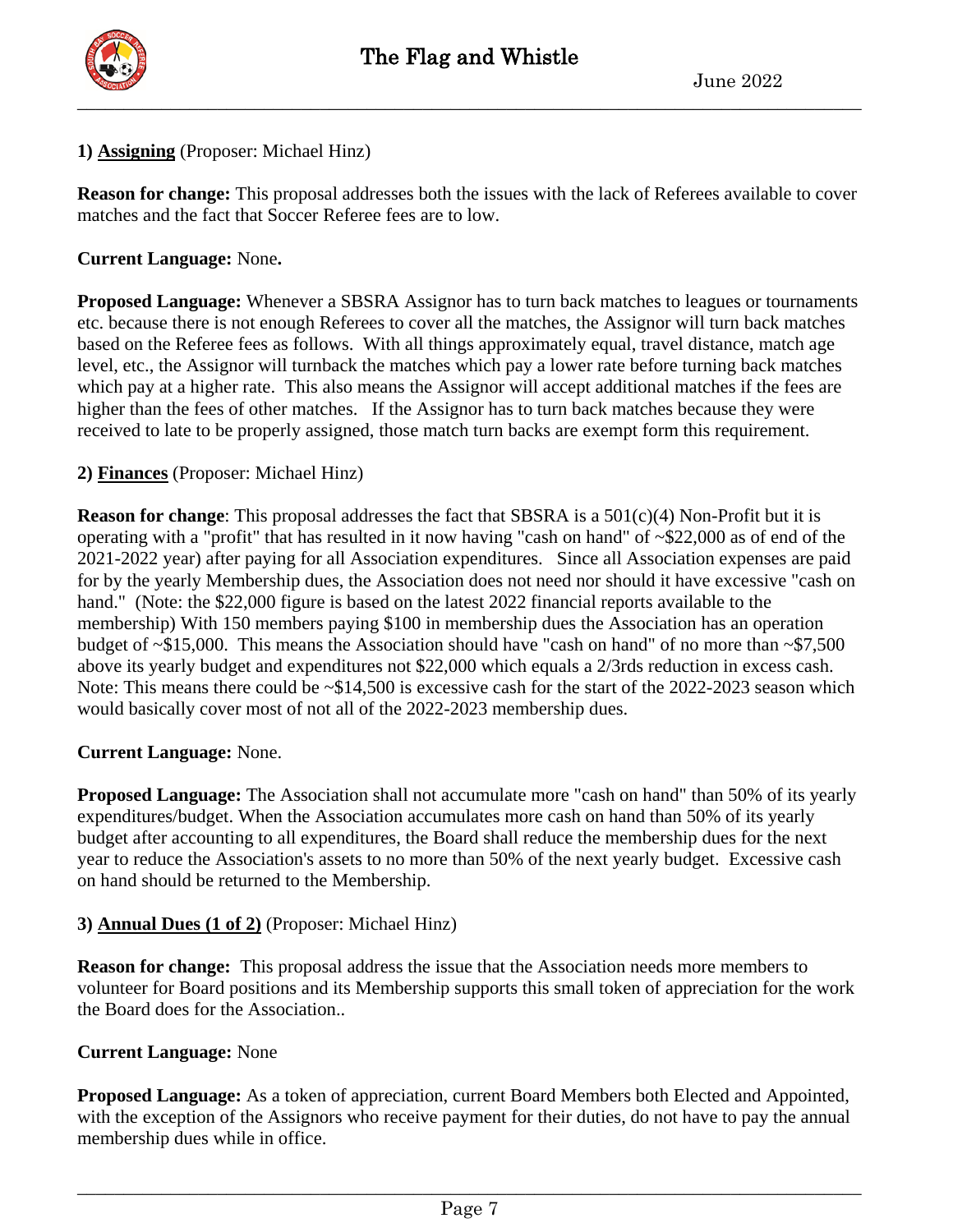

#### **4) Annual Dues (2 of 2)** (Proposer: Michael Hinz)

**Reason for change:** This proposal provides an additional initiative for members to volunteer for the President position and recognizes all the time and effort the President has to put in to properly run the Association.

#### **Current Language:** None

**Proposed Language:** Past Association Presidents do not have to pay annual membership dues as long as they remain a Member In Good Standings.

#### **5) V MEMBERSHIP DUES AND FEES TO BOARD MEMBERS A.** (Proposer: Jonny Joseph)

**Reason for change:** To encourage new members to join the Association ahead of the next membership year and to recognize the economics of doing so at that time.

**Current Language:** Annual Membership Dues, as listed in the SBSRA Guidelines, are payable for the Membership Year, July 1 to June 30 of the following year. There is a one-month grace period for payment, with late fees payable thereafter.

**Proposed Language:** Annual Membership Dues, as listed in the SBSRA Guidelines, are payable for the Membership Year, July 1 to June 30 of the following year. There is a one-month grace period for payment, with late fees payable thereafter. New Membership Applicants whose New Membership Applications are approved in June shall be accepted as members for the remainder of that year and the following year provided that they pay membership dues for the following entire membership year.

#### **Two Person (Whistle) Referees**

IFAB and USSF prohibit the use of the two-person referee system. While many of us may use this system for high school and middle school games, it may not be used by any USSF-sanctioned games that we do. If any doubt, unless assigned to do this by one of our assignors, please **DO NOT USE THE TWO-PERSON REFEREE SYSTEM** unless you have been assigned by one of our Assignors to be on a two-man crew.

Conversely, if you have been assigned as a **TWO-PERSON REFEREE CREW** for **non-USSFsanctioned games***,* please honor the assignment regardless of what your assigned partner may say. If there is an issue, please contact the appropriate assignor – Gabriel for weekend games and Veto for weekday games.

#### **Supplemental Reports**

Due to ongoing challenges, we continue to provide the following guidance for all members:

Please be reminded that whenever we have serious situations, a supplemental report is required:

- − The **Cal South Supplemental report form**, on the SBSRA website, must be used,
- − The report is required to be prepared ASAP, **within 24 hours** for **all serious situations**, including:
	- **Red cards**;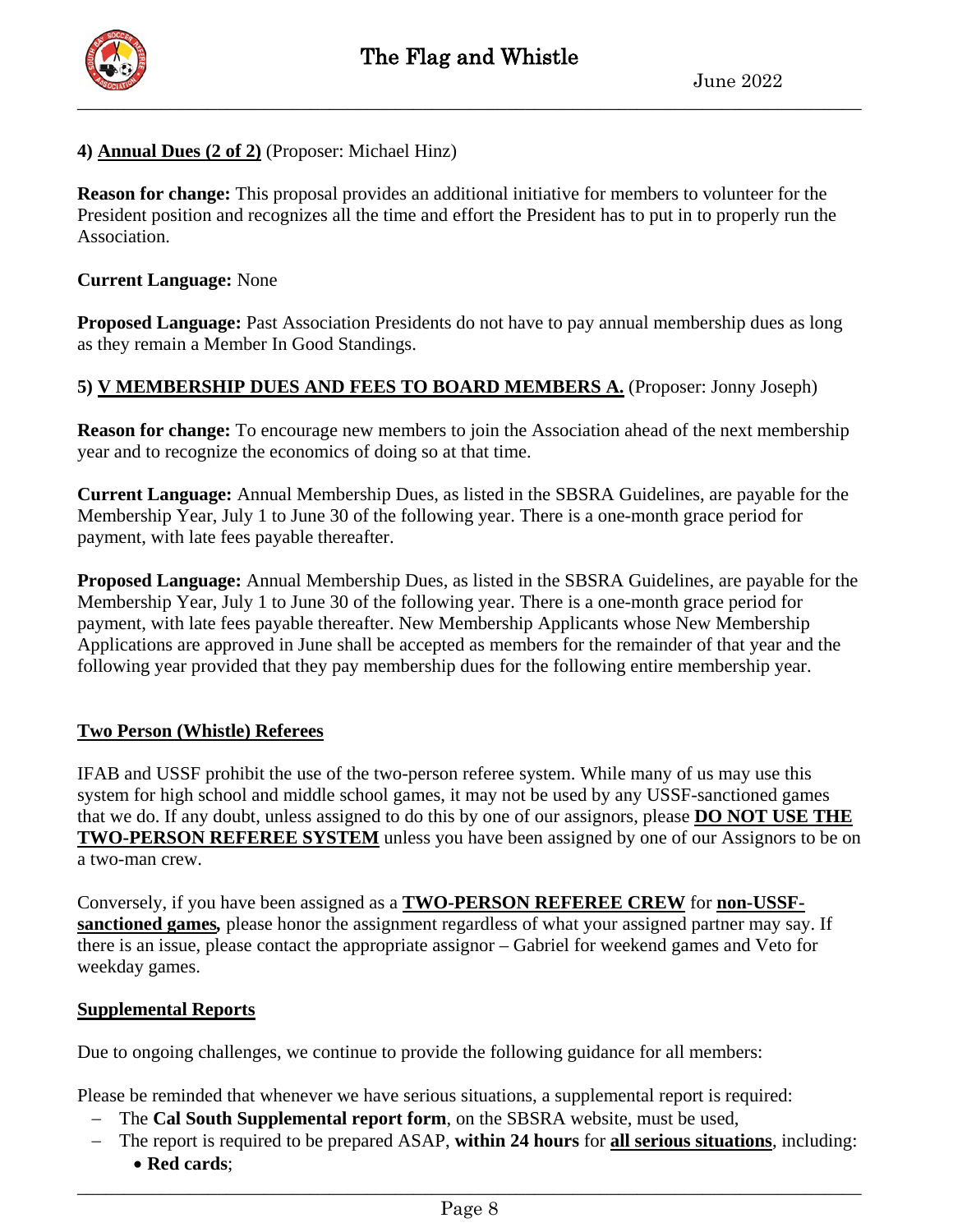

- **Serious injuries** (paramedics called, player taken to emergency room/hospital), attended to by the trainer; or,
- **Game terminations**, etc.,
- − Take a **copy of the Match Report** to prepare the Cal South incident report,
- − Use **simple language** and include the **facts of the incident** only:
	- **When** date and time, point in the match;
	- **Where** venue and specific location on the field;
	- **Who** was involved? The player's name, number and team; and,
	- **What** happened? Don't speculate, just note what you saw.

Note there is no "**Why**." Not our job to speculate on why someone did what they did and we should not include a diagnosis of the injury, even if we have the ability to do so.

- − **Do not use abbreviations**, only use **language in the Laws of the Game** to describe the applicable misconduct.
- − **Call the Assignor**, after any game that requires an incident report, so he is informed when the league calls him.
- − **Submit the supplemental report** to our Member-At-Large (MAL) and the Assignor (and Co-Assignor if the game was assigned by the Co-Assignor) who will review the report and possibly suggest edits.
- − Following submission of the incident report to the MAL, please call him to ensure it has been received if you have not received an **acknowledgement of receipt within 2 hours**.
- − **Following review and approval** of the report by the MAL and Assignor, the **Assignor submits the final report** to the applicable league.
- − **If you have kept ID cards**, not required for all red cards, the card(s), together with copies of the match report and incident report must be sent to the applicable league administrator **by the end of the first business day (likely Monday)** following the game.
- − The **importance of this process** cannot be stressed strongly enough! These reports are really needed by the leagues and everything we do needs to **reflect our professionalism** as individuals and as a referee association.

## **Monthly Referee Quick Tip**

Following is this month's Referee Quick Tip. Members are encouraged to submit quick tips that work for them for consideration for future issues. This month, Gabriel Goldsman offers the following:

## **Don't be Late!**

I am cautiously optimistic we all have had the misfortune of arriving late for an appointment or some other engagement that required a timely arrival. How do we feel when that happens? Frazzled? Stressed? Angry with yourself for being late? Distracted?

I think we can all agree that this is not a good frame of mind to be in just before a game. So what can we do to avoid being late? Here are some suggestions:

- Check your gear the night before to make sure everything is in good order,
- Ensure you have the right field address (Arbiter provides the precise address),
- In addition to the field address, ensure you know the exact location of the field you are assigned to (there can be multiple fields at one address),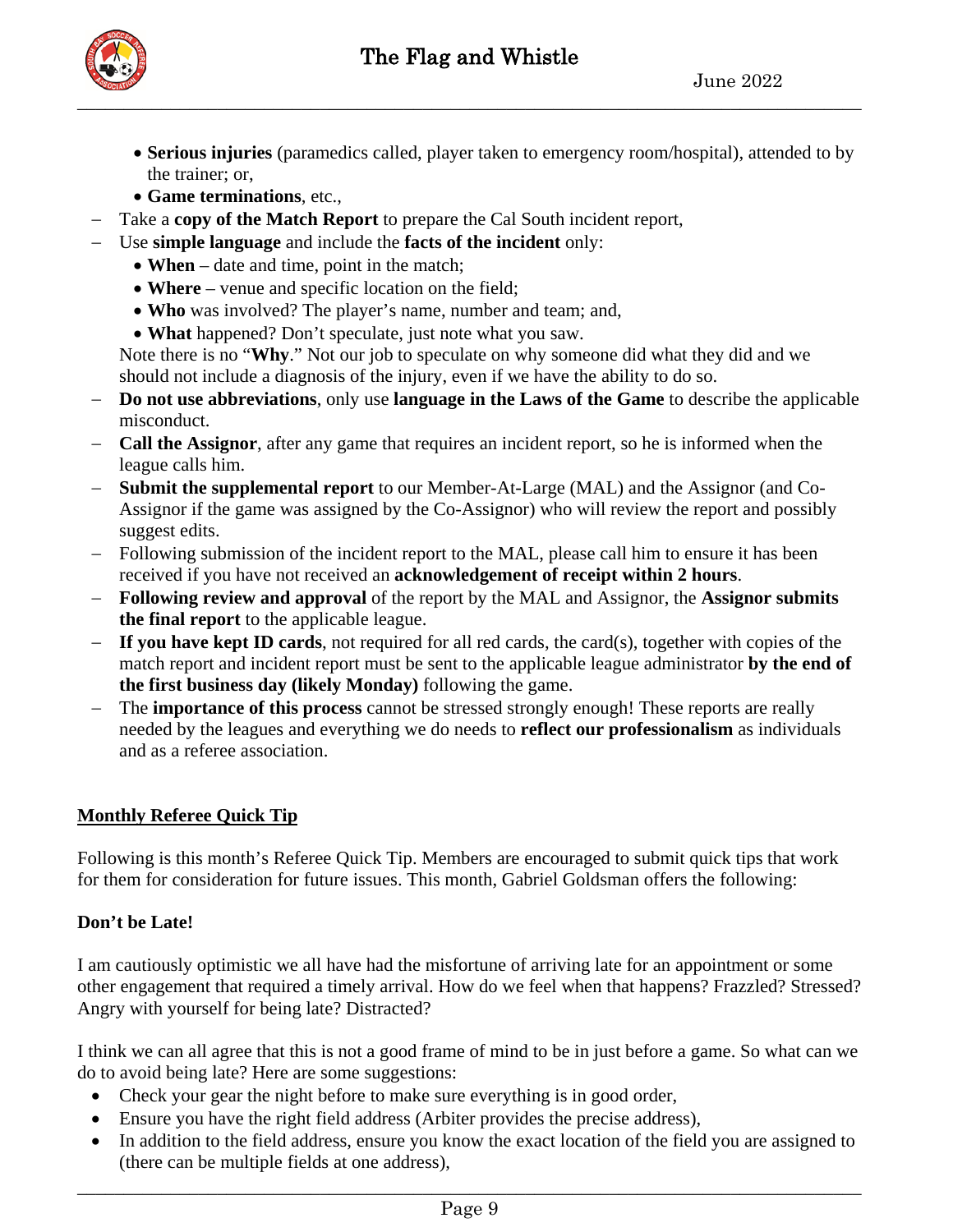

- Plan your trip ahead of time by obtaining directions and estimated time of trip at the time you will be driving using a website or phone app,
- Add some "just-in-case" time for traffic delays,
- Plan on being at the field, not just the address, 30 minutes before kick-off time by allowing time to get there from your car.

Despite best efforts, one can still run late. Make sure to communicate any **arrival issues** to your partners ASAP (as soon as you know). Similarly, if one of your team members is not there 20 minutes before kickoff, reach out to them. **Avoid last minute surprises!**

Do you have a quick tip to share? If so, please email it to President@sbsra.org.

## **From the Treasurer**

Please be reminded:

- 1) **Address Changes** Provide me with your change of address at the same time as you make the change in Arbiter,
- 2) **Cash checks** received from the Association for games you officiated in a timely manner,
- 3) **Forfeits** Notify the applicable Assignor and me within 24 hours of forfeited games. This way they we can ensure the applicable league is billed the ref fees that would have been paid on the field and that the referees are paid the fees owing to them.

Biennial Informal Review – The bylaws provide that an informal "assessment of the Association's financial records will be performed every two years, covering the prior two year fiscal period. The assessment will be performed by one or more non-Board members, recommended by the Treasurer and selected by the Board." For more information, please see our bylaws, **XIII Informal Assessment of Financial Records**. If you have a financial background and are interested in performing this review, please contact our Treasurer at [Treasurer@sbsra.org.](mailto:Treasurer@sbsra.org) Aside from serving the membership in a meaningful way, you will be compensated with a few dollars for your time and effort!

#### **Monthly Membership Meetings**

#### Membership Survey

To maintain our high standards of refereeing, the Association provides two vehicles to share information and instruction with our members – this Flag  $\&$  Whistle monthly newsletter and our monthly membership meetings.

In an effort to improve attendance at our monthly meetings, we want to identify the days and times that are most convenient for our members. To assist us with this, please complete our survey (at least one response is required for each question but multiple responses are requested for some of the questions) using the following link:

#### https://sbsra.org/association/mmms/

#### Approval of Minutes Included below are the May Meeting Minutes for Membership approval at our next meeting.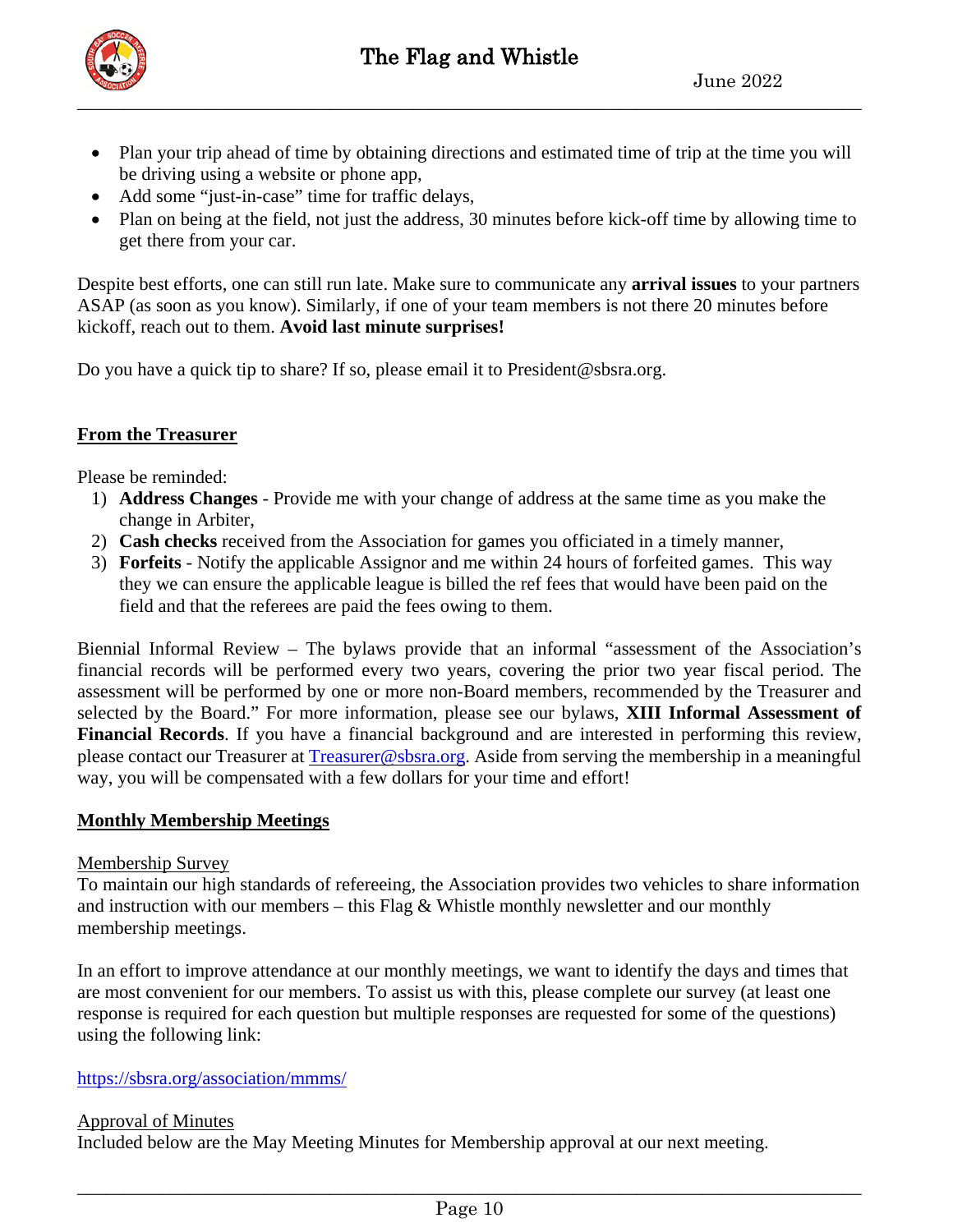## **SBSRA General Membership Meeting Minutes Tuesday, May 31, 2022** North Torrance High School, Cafeteria

1. Call to order at 7:37

- 2. Approval of April 2022 MM minutes Rick Roberts motioned to approve the April Minutes, Steve McCall seconded the Motion, approved by acclimation.
- 3. SBSRA Training Coaches & Referees Together. JJ introduced Carl Dickson (Sand and Surf Club Director) and Sean Lockhart (Fram Club Director) as guest speakers. Highlights of their comments were as follows:
	- a. Youth soccer in Southern California is too fragmented with too many leagues.
	- b. One way to get refs and coaches on the same page is to introduce yourselves before the game. Ask the coach how is their team, and if they know the other team. It will give you a feel for how the game will go.
	- c. As much as we would like to feel that clubs are their for the youth players, the reality is that this is a business trying to make a profit.
	- d. Generally speaking, the coach does not want to engage with the spectators and will expect the ref to handle unruly spectators.
- 4. Treasurer's Report
	- 1. The Balance Sheet and Income Statements for the quarter ended March 31, 2022 were displayed and the Treasurer presented his Financial Reports for the Quarter ended March 31, 2022 which are available to members on the website
	- 2. Volunteer for biennial accounting review BA invited members to step up to volunteer to perform the review. JJ explained that the procedures to be performed are included in our bylaws.
	- 3. Dues Payments BA reminded the membership that annual dues can be paid via; Check, PayPal, or deductions from ref fees for games paid by SBSRA. If dues are paid after 7/31/22, there is a \$20 penalty.
	- 4. Cashing checks same as the last three months. Please deposit them in the bank ASAP!
	- 5. Address Changes same message as the last four months. Please inform the Treasurer in addition to making the change in your Arbiter profile.
	- 6. Forfeited Games Reporting Procedure Referees must notify the applicable Assignor and Treasurer of any games that are forfeited, preferably the same day as the game or within 24 hours. This way we can ensure the applicable league is billed the applicable ref fees.
	- 7. Parking If you pay for parking at Historic Belmont Park, or any other location, submit your parking receipt to BA so he can bill the league.
- 5. President's Report
	- a. JJ reported that the following matters were discussed at this month's Board Meeting:
		- i. Futsal League starts on June 6 at LA Galaxy Soccer Center here in Torrance. We have more than 20 referees who have been registered by Cal South.
		- ii. Forfeits JJ reported that he contacted the So Cal league to request that responsible teams be charged a \$10 fee for forfeited games. The reason for this request was that in the prior six months over 45 games were forfeited. Forfeits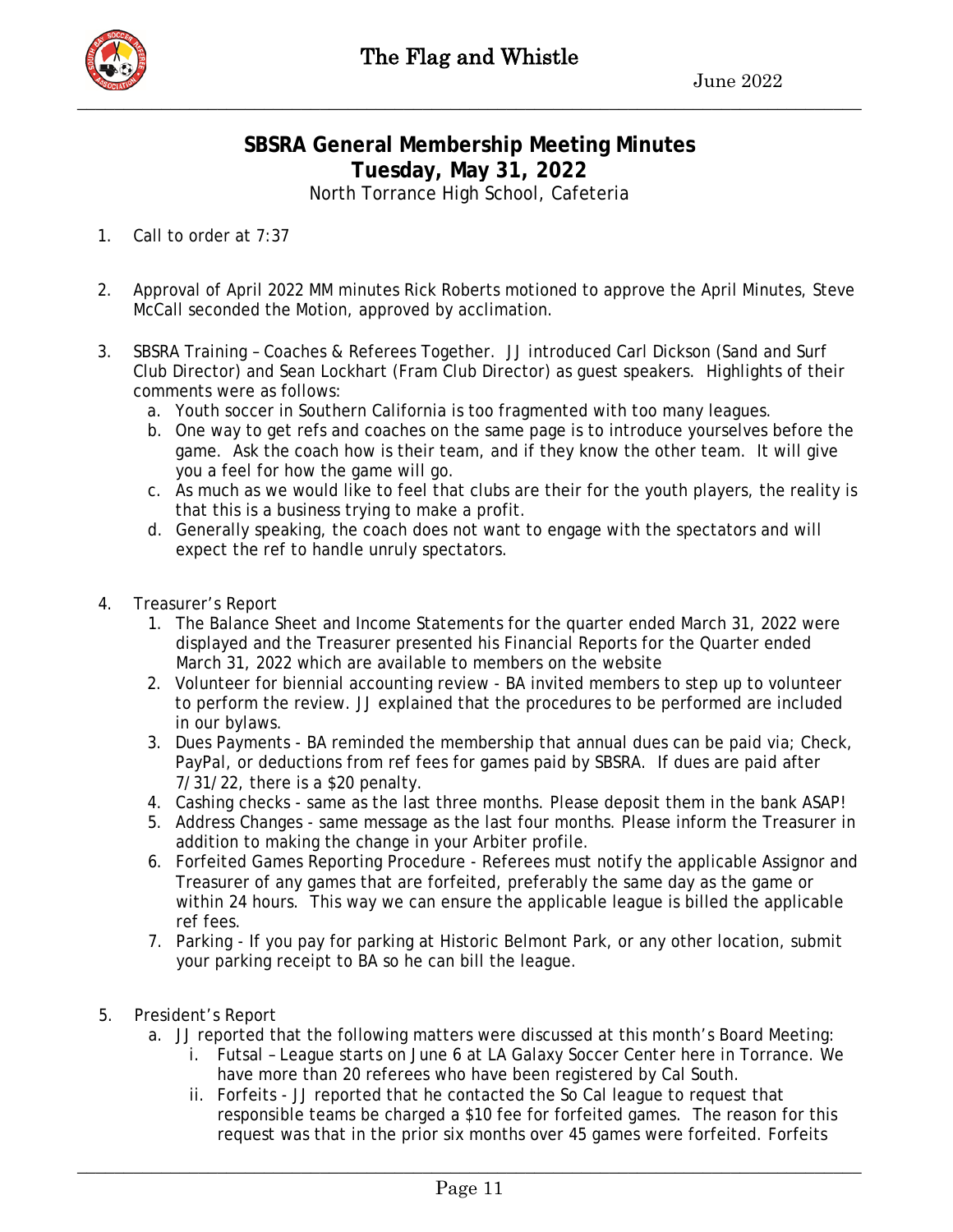

create an extra burden on our Treasurer who must provide details for billing purposes and must allocate amounts to be paid to the applicable referees.

- iii. Parking at Historic Belmar Park JJ had also requested So Cal to advise who would be paying the referee parking costs at this venue. As So Cal stated "not the clubs," we billed Co Cal for referee parking costs. It remains to be seen if So Cal will pay for parking.
- iv. Requests for Referee JJ reported that in recent weeks we have had many requests for referees that we have had to turn down due to the far distance from our membership (City of Chino Hills) and due to insufficient referees to officiate for last-minute game requests.
- v. Members-In-Good Standing JJ reported that 54 members were in good standing and 10 more would qualify if they were in attendance at this May meeting. Approximately 15 probationary members could become full members and potentially MIGs if they completed the remaining 1 or 2 requirements to become full members.
- b. Annual General Meeting:
	- i. Location and Dinner JD had pursued the possibility of having a sit-down dinner at a restaurant. JJ offered the membership the following options to be able to stay within our budget:
		- 1. Sit-down restaurant with each member contributing \$15-20 each,
		- 2. A food truck on location,
		- 3. Return to a pizza venue as we did two or three years ago.

Rak Kapoor suggested a bar in Inglewood where we could have a food truck. JJ called for a hand vote of the members as to which of the 3 options were preferred. The food truck, followed by the pizza venue were the two top choices.

- i. Board Elections JJ called for nominations for the Board Positions up for election this year. The following nominations were received:
	- 1. President Jonny Joseph,
	- 2. Secretary Kiku Annon, Warren Howell,
	- 3. Member at Large Steven Resnick.

JJ thanked everyone for the nominations and the nominees for accepting their nomination. JJ reminded each candidate:

- 1. Board Members may not be a member of another Cal South Referee Association,
- 2. Candidates are invited to submit candidate statements for inclusion in the Flag & Whistle for publication the following week.
- ii. Bylaws Amendments The following proposed bylaws amendments, submitted in writing prior to the meeting in compliance with the bylaws were displayed on the screen and discussed by the membership:
	- 1. Whenever a SBSRA Assignor has to turn back matches to leagues or tournaments etc. because there is not enough Referees to cover all the matches, the Assignor will turn back matches based on the Referee fees as follows. The Assignor will turnback the matches which pay a lower rate before turning back matches which pay at a higher rate. This also means the Assignor will accept additional matches if the fees are higher than the fees of other matches. If the Assignor has to turn back matches because they were received to late to be properly assigned, those matches turn backs are exempt from this requirement.(Proposed by Michael Hinz)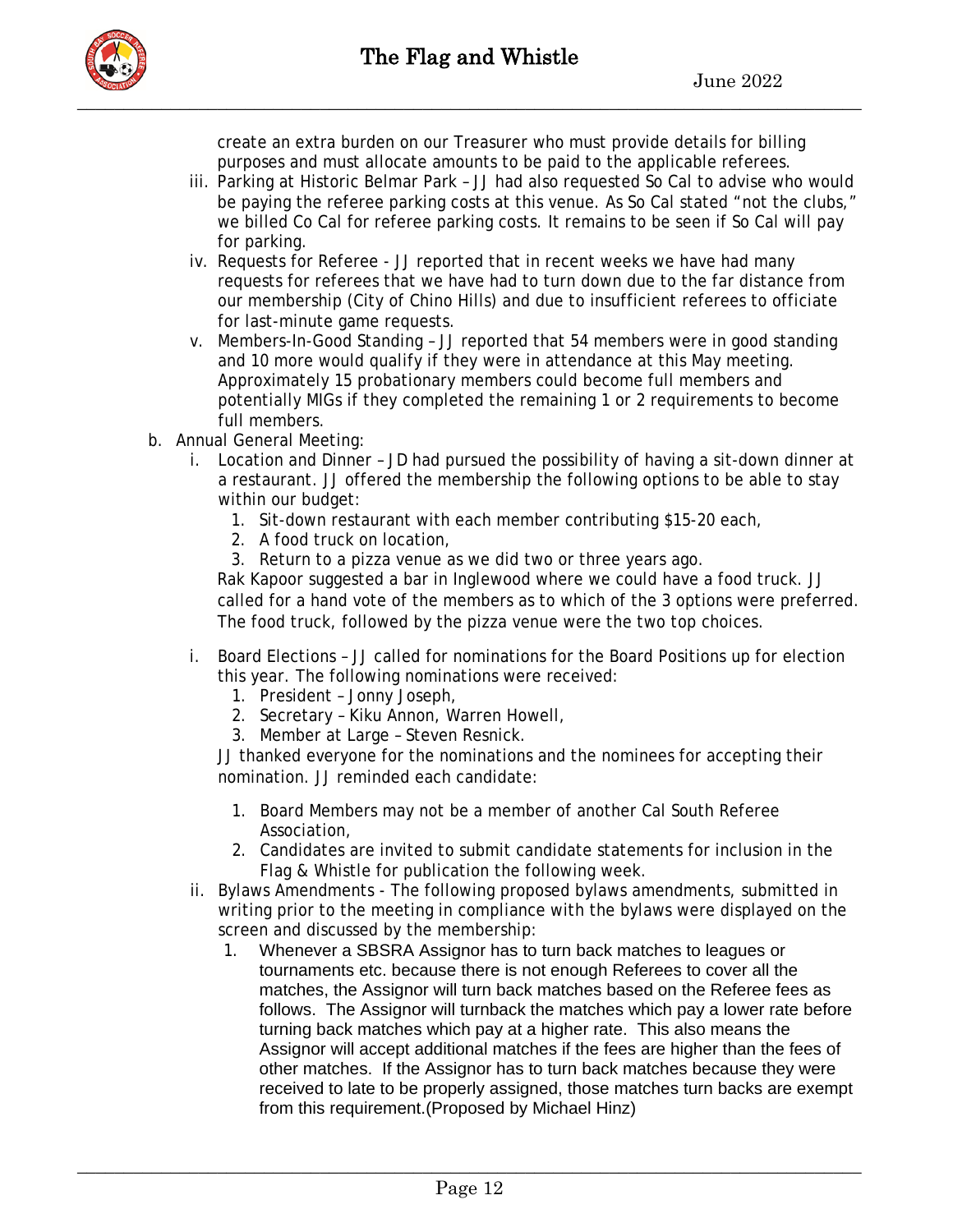

- 2. The Association shall not accumulate more "cash on hand" than 50% of its yearly expenditures/budget. When the Association accumulates more cash on hand than 50% of its yearly budget after accounting to all expenditures, the Board shall reduce the membership dues for the next year to reduce the Association's assets to no more than 50% of the next yearly budget. Excessive cash on hand should be returned to the Membership. (Proposed by Michael Hinz)
- 3. Current Board Members both Elected and Appointed, with the exception of the Assignors who receive payment for their duties, do not have to pay the annual membership dues while in office. (Proposed by Michael Hinz)
- 4. Past Association Presidents do not have to pay annual membership dues as long as they remain a Member In Good Standings. (Proposed by Michael Hinz)
- 5. Annual Membership Dues, as listed in the SBSRA Guidelines, are payable for the Membership Year, July 1 to June 30 of the following year. There is a onemonth grace period for payment, with late fees payable thereafter. New Membership Applicants whose New Membership Applications are approved in June shall be accepted as members for the remainder of that year and the following year provided that they pay membership dues for the following entire membership year. (Proposed by Jonny Joseph)
- b. New Member Introductions Asher Collar introduced himself and was warmly welcomed by our members.
- c. SafeSport Refresher JJ reported that members will not be eligible for games if their SafeSport certification expires. Once completed, SafeSport automatically updates the member's Cal South certifications.
- 6. Vice President's Report:
	- a. New Ratings System Update:
		- i. SM reported that details are still being worked out as this is still new and due to the lack of games, the number of observations completed are still 12,
		- ii. Common recommendations and positives noted will be shared in future.
	- b. Cal South ROL we have 122 SBSRA members on the 2022 ROL. The new certification year will open on July 1, 2022 and there will be a 2023 ROL for those who renew with Cal South after July 1 also.
- 7. Assignor's Report
	- a. CORE GG reported that there won't be a CORE session during the month of June due to the Regional Tournament.
	- b. Futsal Training GG reported that 22 of our Members are on the Cal South ROL for Futsal and that games will start next week. Veto provided a brief league update, noting that the game schedules had not been received yet.
	- c. Tournaments SBSRA will be the host association for a tournament on the weekend of July 23<sup>rd</sup> and 24<sup>th</sup>, details to follow.
- 8. Meeting adjourned at 9:32.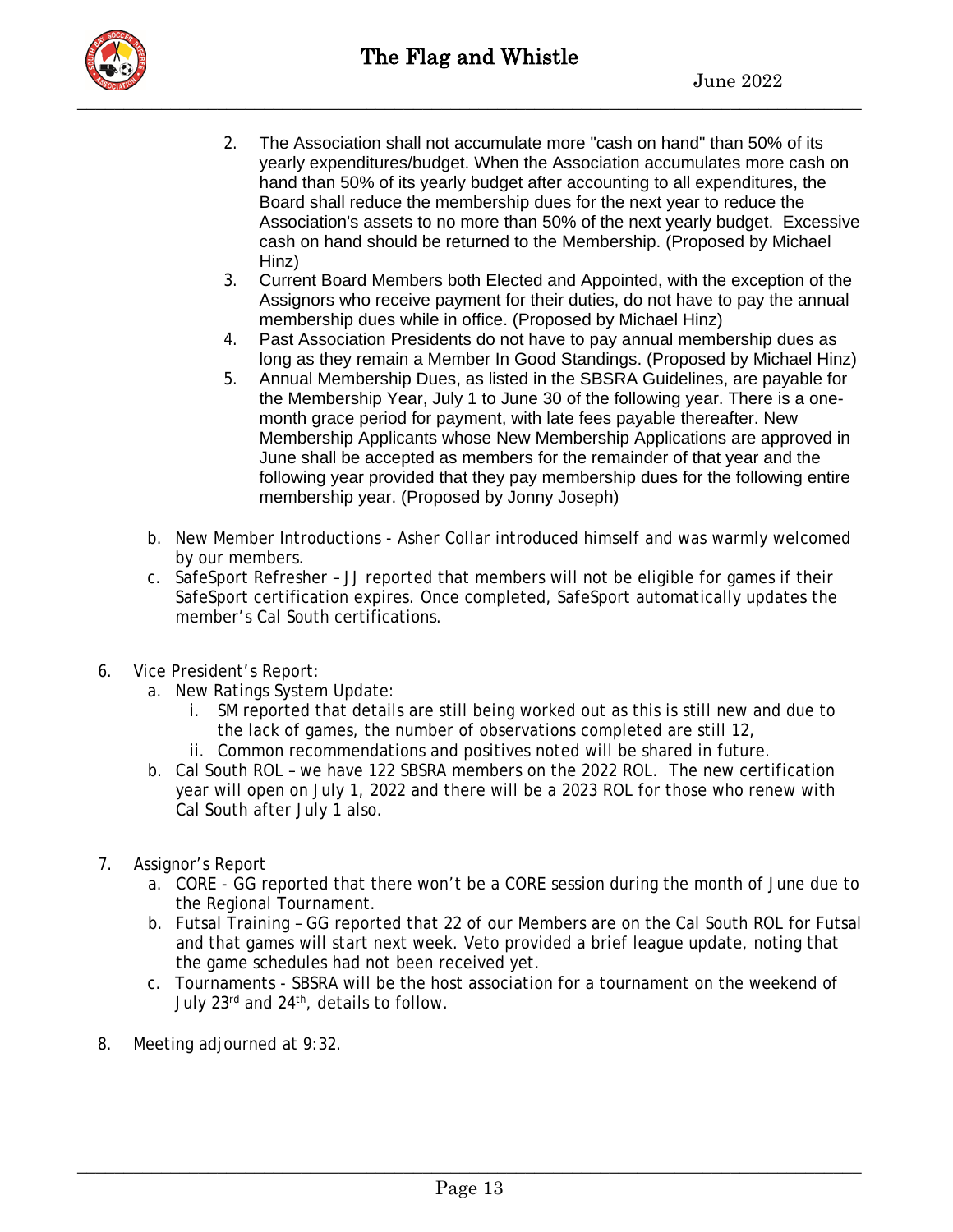

# **Warren's Howellers and Some Things to Think About**

## **The Good Old Days Were Not that Great After All**

A recent comment from one of the SBSRA Members reminded some of us that, to many of our younger folks, the world did not exist before the advent of cell phones and the internet, or even if it did, nothing was going on while humanity awaited their invention.

But even SBSRA was doing business back then, as we can attest. In the late 1990's, some guy called the **Large Member** joined the Association, and soon found himself serving on the Board. The SBSRA process then, using PC's, was to print out a blank availability sheet every month for each Member, then print out the monthly newsletter, and stuff both into envelopes, which were mailed to each referee. Keep in mind that the envelopes were hand-addressed, and peel-backed stamps were not invented yet, so moisture was required to attached postage and seal the envelope.

Upon receiving their letter, each Member would hand fill their availability, stuff it in a handaddressed envelope, and mail it to the assigner. The assigner took the resulting mountain of paper, added the game schedule (on paper) to the pile, plus a side order of referee ranking list (this was a secret list arrived at in an unknown way, which results were known only to the assigner), and did the assigning for the week, also keeping track of which teams had seen which referees lately, who wanted to always work together, who never wanted to work together, and in the case of tournaments made schedules to allow for car-pooling among folks who lived close to each other. Then he would print out a copy of the entire schedule for each referee on his personal word processor (soccer was a weekend-only affair in those days), hand-highlight each copy with a yellow marker with the specific referee's games, stuff them in envelopes, and mail them out.

Then the real fun began, as changes/turnbacks would come in, the assigner would spend every Friday night on the phone contacting the referees and giving them their real schedules. This required the Members to all sit at home on Friday nights near their phones, which were all landlines - some of which were even "rotary phones," meaning that instead of buttons, there was a disk on the phone with finger holes in it that could be used to twirl the disk to indicate the number one wanted to call (you can Google it).

Editor's Note – something like this Warren?

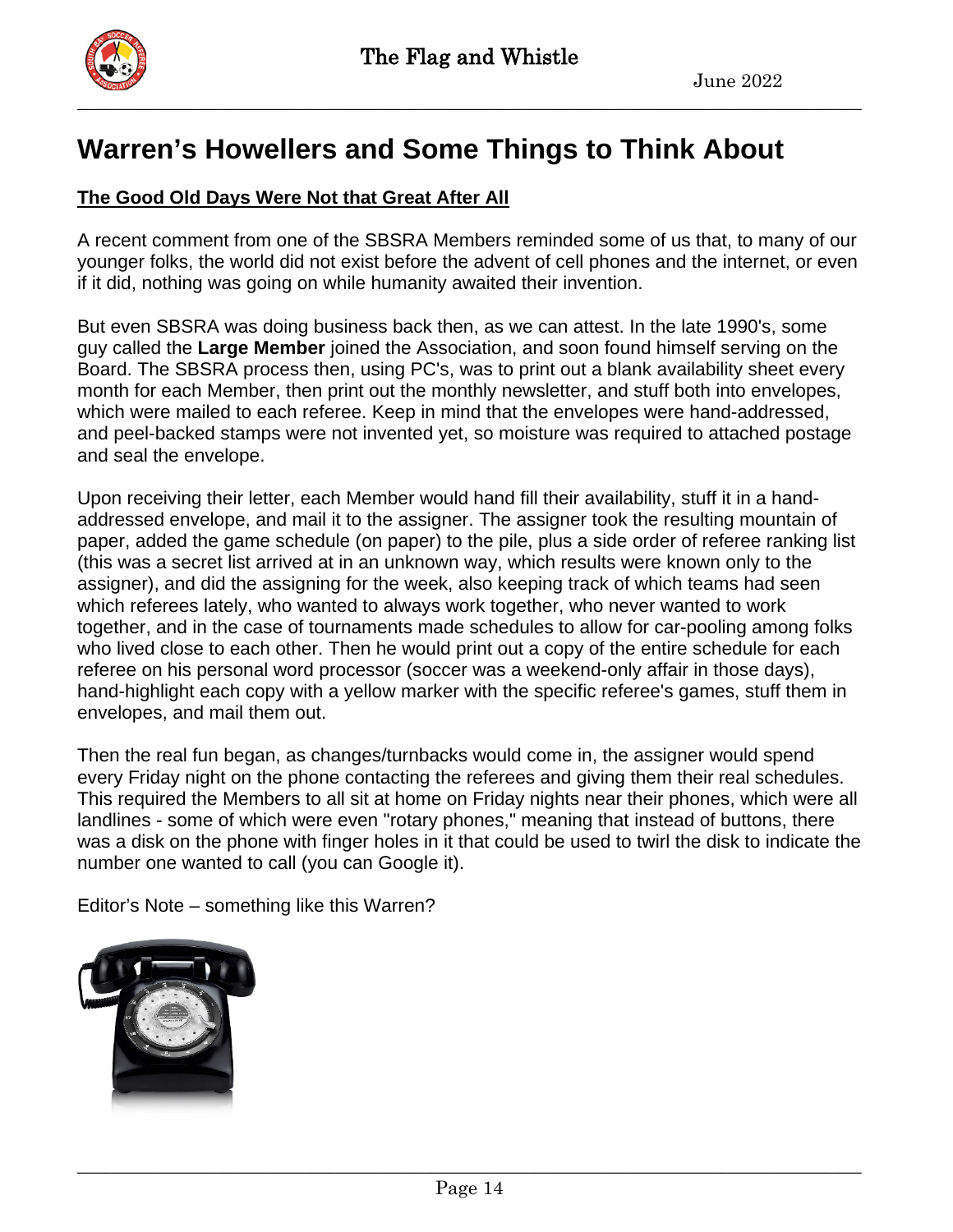

The L.M., being somewhat tech-savvy (he would later take an early retirement after 36 years working in computer programming), started pushing for changes, and proposed that the Member roster (kept on a spreadsheet) have a column added for email addresses, which were coming into vogue. There was strong opposition to this idea, with many meetings filled with shouting and arm-waving, the main objections being that the Secretary did not want to do the extra work, the expanded roster might go into 2 pages long which would complicate mailing it out, the amount of paper flowing would not be reduced, and referees did not have email addresses anyway. Months went by, and eventually the L.M. prevailed, and the gathering of Members email addresses began, with many of the less-progressive Members adding to the shouting and arm-waving. After a time, those Members with email got the monthly newsletter that way via an attachment, to the relief of many.

Not knowing when to leave well enough alone, the L.M. then proposed that yet another column be added to the roster, this time for cell phone numbers. More shouting and arm-waving ensued, for the same reasons as given in the last argument. But the assigner liked the idea of being able to contact the referees quickly, even when they were not at home, and the collection of cell phone numbers began, with more shouting and, well, you know. In the end, all this proved to be too much for the long-time Secretary, and he resigned in a huff, leaving the L.M. to take over the Board position. It was not too long after that that a rudimentary webbased assigning system was obtained and a SBSRA website was created.

So, one can assume that the days of paper sent through the mail were over, right? Well, not exactly. Many of the long-term Members were reluctant to embrace the new technology, as resistance, shouting and arm-waving continued. Little by little though, most of the Members toed the line, but there were a few holdouts. Several of them, in fact, never did go electronic (incurring a higher annual dues amount), and the L.M and assigner continued to print and mail paper for them for as long as they belonged to the Association. The last of these was the late **George Heggie**, whose passing marked the end of all the paper. Nowadays, if you are a SBSRA referee wanting games and do NOT have internet access, you are SOOL. (s - - - out of luck).

## **This Can't Be Good**